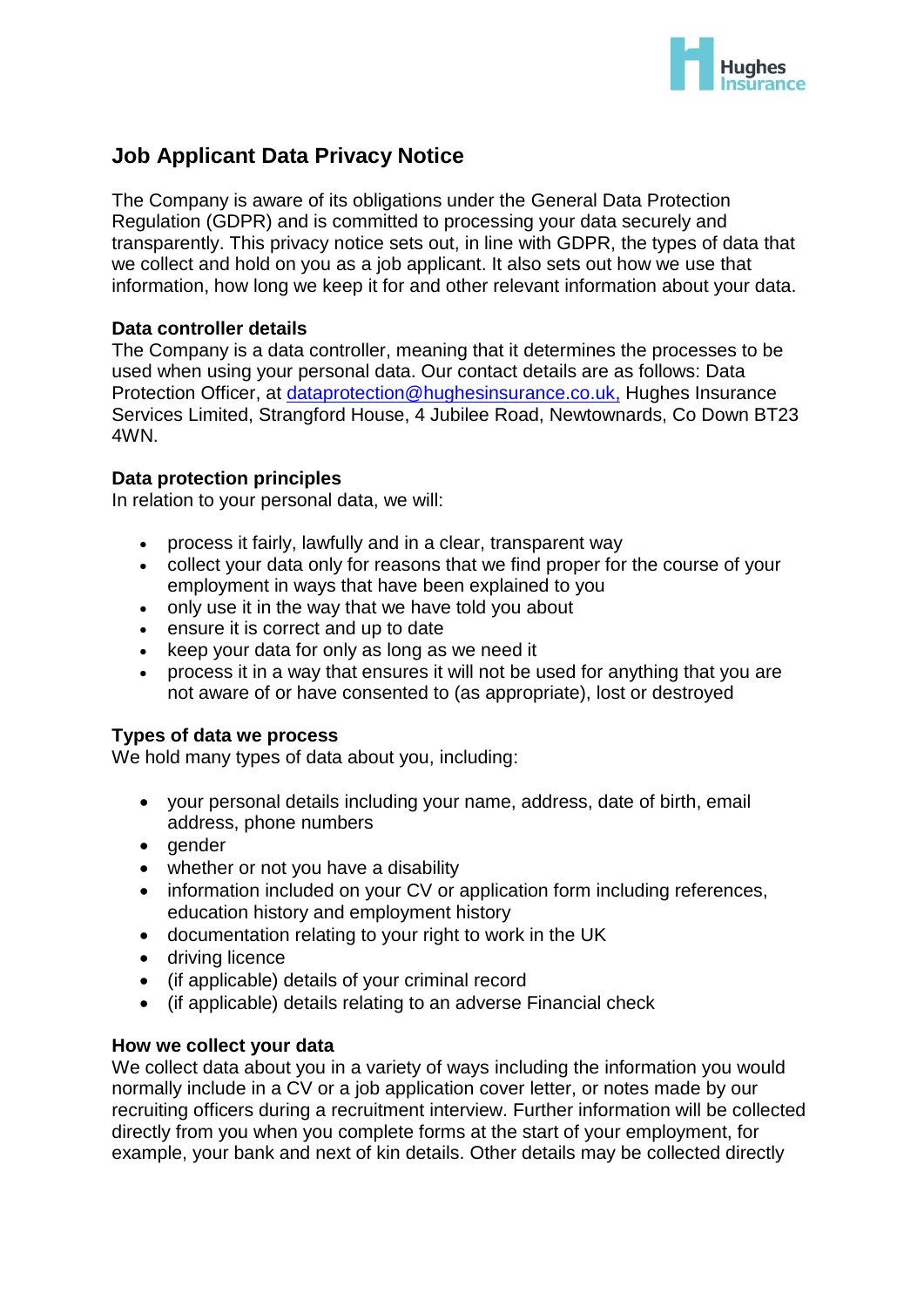

from you in the form of official documentation such as your driving licence, passport or other right to work evidence.

In some cases, we will collect data about you from third parties, such as employment agencies, former employers when gathering references or credit reference agencies.

Personal data is kept in personnel or recruitment files or within the Company's HR and IT systems.

## **Why we process your data**

The law on data protection allows us to process your data for certain reasons only:

- in order to perform the employment contract that we are party to
- in order to carry out legally required duties
- in order for us to carry out our legitimate interests
- to protect your interests and
- where something is done in the public interest.

All of the processing carried out by us falls into one of the permitted reasons. Generally, we will rely on the first three reasons set out above to process your data.

We need to collect your data to ensure we are complying with legal requirements such as:

- carrying out checks in relation to your right to work in the UK
- making reasonable adjustments for disabled employees and
- completion of Fair Employment monitoring return

We also collect data so that we can carry out activities which are in the legitimate interests of the Company. We have set these out below:

- making decisions about who to offer employment to
- making decisions about salary and other benefits
- assessing training needs
- dealing with legal claims made against us

If you are unsuccessful in obtaining employment, we will seek your consent to retaining your data in case other suitable job vacancies arise in the Company for which we think you may wish to apply. You are free to withhold your consent to this and there will be no consequences for withholding consent.

#### **Special categories of data**

Special categories of data are data relating to your:

- health
- sex life
- sexual orientation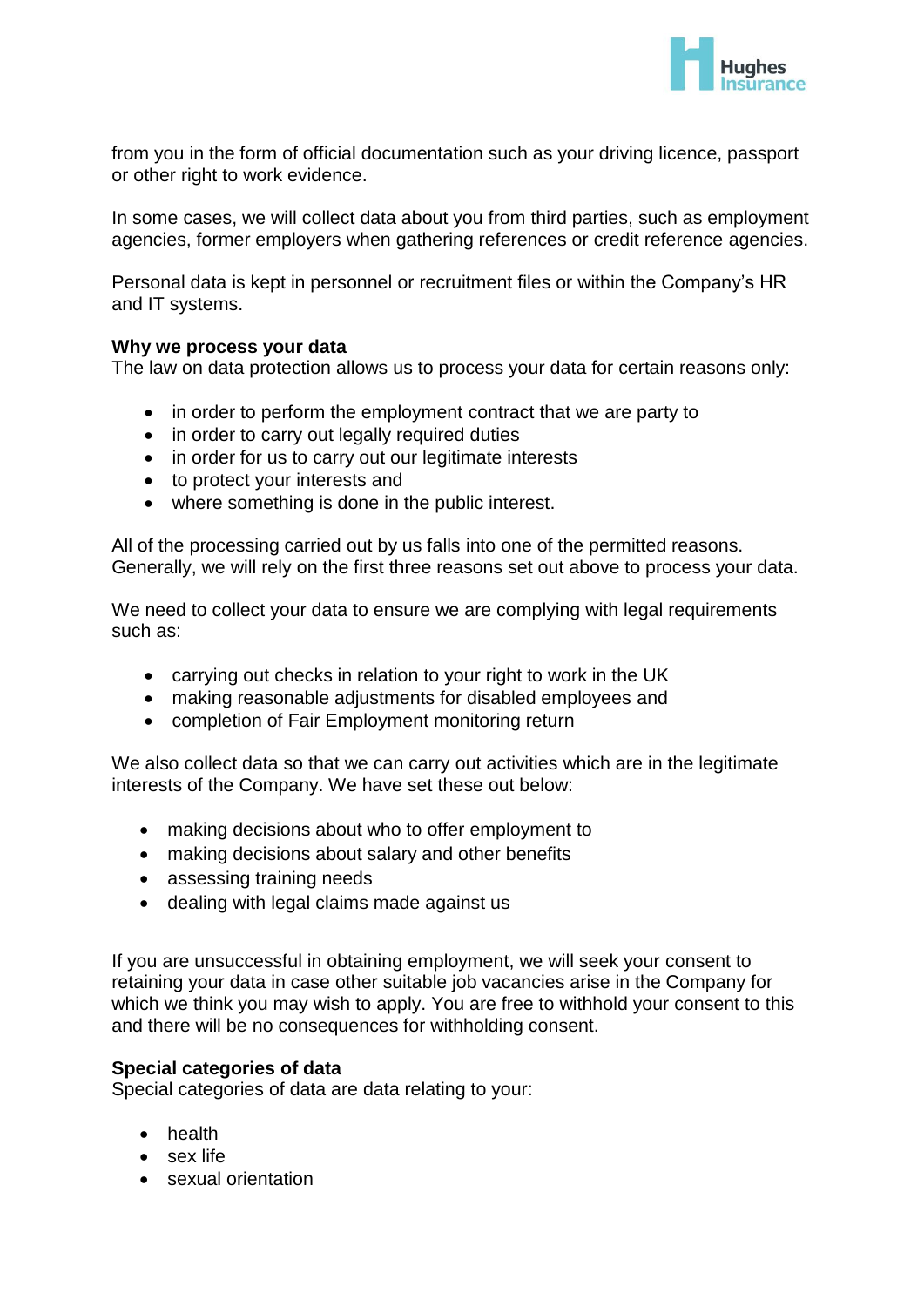

- $\bullet$  race
- ethnic origin
- political opinion
- religion
- trade union membership and
- genetic and biometric data.

We must process special categories of data in accordance with more stringent guidelines. Most commonly, we will process special categories of data when the following applies:

- you have given explicit consent to the processing
- we must process the data in order to carry out our legal obligations
- we must process data for reasons of substantial public interest
- you have already made the data public.

We will use your special category data:

• for the purposes of equal opportunities monitoring

We do not need your consent if we use special categories of personal data in order to carry out our legal obligations or exercise specific rights under employment law. However, we may ask for your consent to allow us to process certain particularly sensitive data. If this occurs, you will be made fully aware of the reasons for the processing. As with all cases of seeking consent from you, you will have full control over your decision to give or withhold consent and there will be no consequences where consent is withheld. Consent, once given, may be withdrawn at any time. There will be no consequences where consent is withdrawn.

# **Criminal conviction data**

We will only collect criminal conviction data where it is appropriate given the nature of your role and where the law permits us. This data will usually be collected at the recruitment stage, however, may also be collected during your employment should you be successful in obtaining employment. We use criminal conviction data in the following ways:

 To assess your repute and suitability for a role in the financial services industry

We process this data to comply with our legal obligation under the FCA regulations.

# **If you do not provide your data to us**

One of the reasons for processing your data is to allow us to carry out an effective recruitment process. Whilst you are under no obligation to provide us with your data, we may not able to process, or continue with (as appropriate), your application.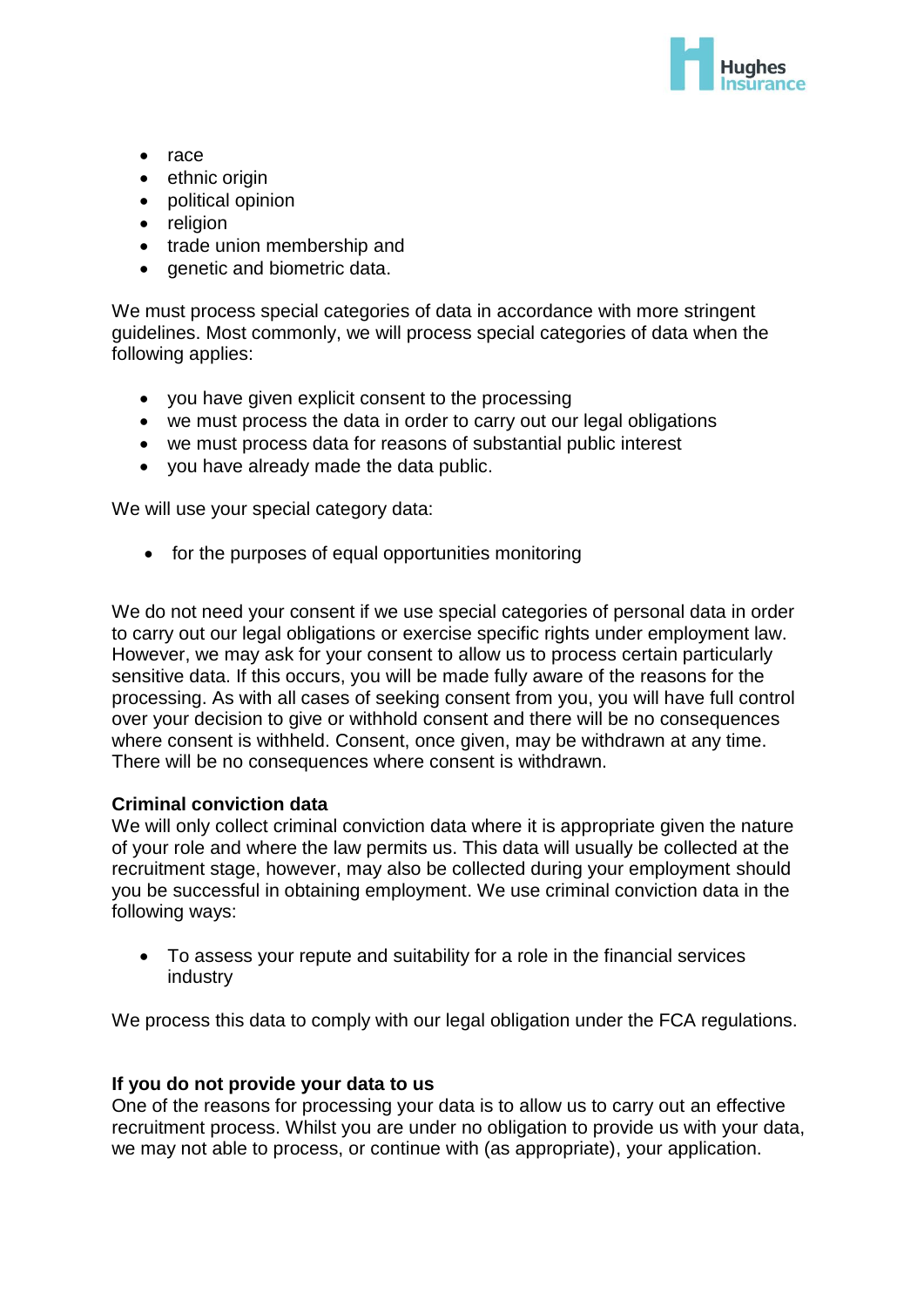

## **Sharing your data**

Your data will be shared with colleagues within the Company where it is necessary for them to undertake their duties with regard to recruitment. This includes, for example, the HR department, those in the department where the vacancy is who are responsible for screening your application and interviewing you, the IT department where you require access to our systems to undertake any assessments requiring IT equipment.

In some cases, we will collect data about you from third parties, such as employment agencies.

Your data will be shared with third parties if you are successful in your job application. In these circumstances, we will share your data in order to obtain references as part of the recruitment process/obtain a financial and criminal record check, as per our legal obligations.

We do not share your data with bodies outside of the European Economic Area.

#### **Protecting your data**

We are aware of the requirement to ensure your data is protected against accidental loss or disclosure, destruction and abuse. We have implemented processes to guard against such.

Where we share your data with third parties, we provide written instructions to them to ensure that your data are held securely and in line with GDPR requirements. Third parties must implement appropriate technical and organisational measures to ensure the security of your data.

#### **How long we keep your data for**

In line with data protection principles, we only keep your data for as long as we need it for and this will depend on whether or not you are successful in obtaining employment with us.

If your application is not successful and we have not sought consent or you have not provided consent upon our request to keep your data for the purpose of future suitable job vacancies, we will keep your data for one year once the recruitment exercise ends.

If we have sought your consent to keep your data on file for future job vacancies, and you have provided consent, we will keep your data for an agreed period, (normally six months) once the recruitment exercise ends. After a period of one year, we will delete or destroy your data, unless you have already withdraw your consent to our processing of your data in which case it will be deleted or destroyed upon your withdrawal of consent.

If your application is successful, your data will be kept and transferred to the systems we administer for employees. We have a separate privacy notice for employees, which will be provided to you.